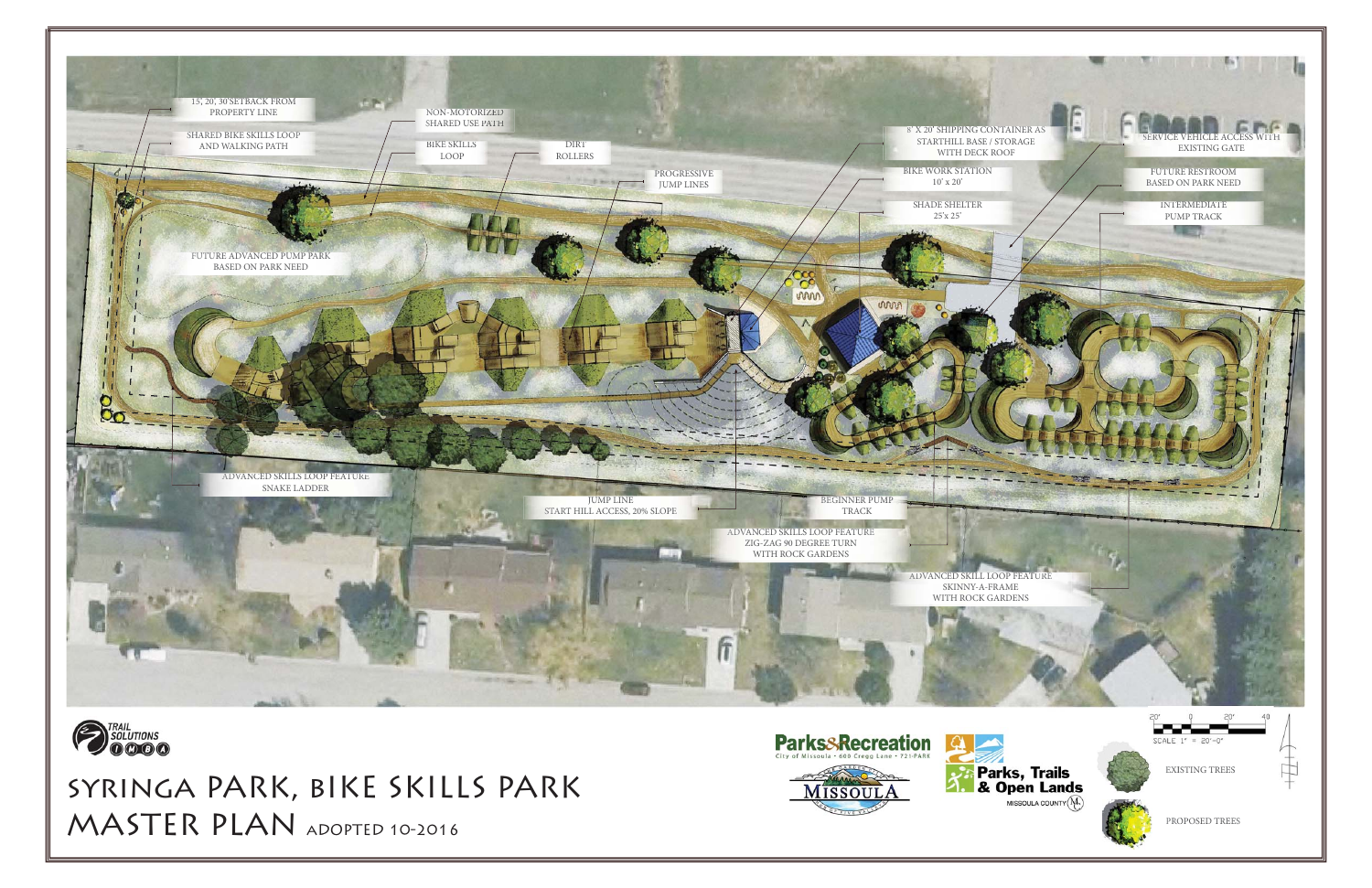

### **PARKS AND RECREATION DEPARTMENT**

600 CREGG LANE, McCORMICK PARK • MISSOULA, MT 59801 • (406) 721-7275 • FAX: (406) 552-6275 PARKS • RECREATION • URBAN FORESTRY • CONSERVATION LANDS • TRAILS

# **Syringa Bike Skills Park Master Plan Narrative**

Adopted October 2016, Missoula Parks and Recreation Board

# Park Overview

Syringa Park is a County-owned 2.05 acre park located in the upper Rattlesnake neighborhood located at 1465 Lower Lincoln Hills Dr., across from the MCPS Hellgate High soccer and softball complex. The park was dedicated to the County as public parkland in 1973 with development of the Syringa Addition Subdivision. In 1989, the City of Missoula annexed this area into the City, including the park. While Syringa Park is within City limits, the County currently manages the park in partnership with the 'Friends of Syringa Park' as an undeveloped neighborhood park.

The 2004 Master Parks and Recreation Plan for the Greater Missoula Area (MPP) calls for the transfer of County parklands within the City limits to the City. Missoula Parks and Recreation has requested that each park transferred from the County to the City, per the MPP, include a public supported and adopted park master plan. This process assures both City and County elected officials, as well as residents, an expected level of service and park use.

Several years ago, area neighbors organized 'Friends of Syringa Park' a neighborhood group who coordinates with the County Parks, Trails & Open Lands Program and the Missoula Weed District to develop and implement an integrated vegetation management plan for Syringa. The goal of the vegetation management plan is to reduce noxious weeds in the park, and encourage drought tolerant native grasses to flourish in the non-irrigated park. Each year, since initial efforts, 'Friends of Syringa Park' coordinates neighborhood weed pulls to control the spread of Spotted Knapweed and other noxious weeds in the park. At the request of the 'Friends of Syringa Park' in 2014, the park was not mowed in an effort to promote drought tolerant grasses. Today, neighborhood residents refer to Syringa Park as the 'Deer Park' where whitetail deer and fawns frequent late spring to early summer.

### **Why A Bike Skills Park in Syringa Park**

The Rattlesnake Neighborhood is surrounded by open space including Mount Jumbo; North Hills; and the Rattlesnake Recreation Area. Within the Rattlesnake valley, residents have a 15 minute or less walk/bike commute to a diverse range of public parks: Gregory; Greenough; Bugbee Nature Preserve; Tom Green; Pineview; Duncan/Mountain View playing fields; Hellgate HS playing fields; Lincolnwood Neighborhood Parks (Heritage, plus north, east and west) the Power Park Trailhead and corridor; and Syringa Park.

There are three schools in the greater Rattlesnake Neighborhood: Rattlesnake Elementary (public); Clark Fork School (private) and Missoula International School (private.) Both Rattlesnake Elementary and Missoula International School have large open spaces and playgrounds that also serve as neighborhood parks.

Because of the high level of service for parks, open space and trails in the Rattlesnake Neighborhood, it is helpful to consider what unique recreational opportunity Syringa Park could provide Missoula residents.

With the extensive network of open space in and around the Rattlesnake Corridor, management of wildlife and habitat is important.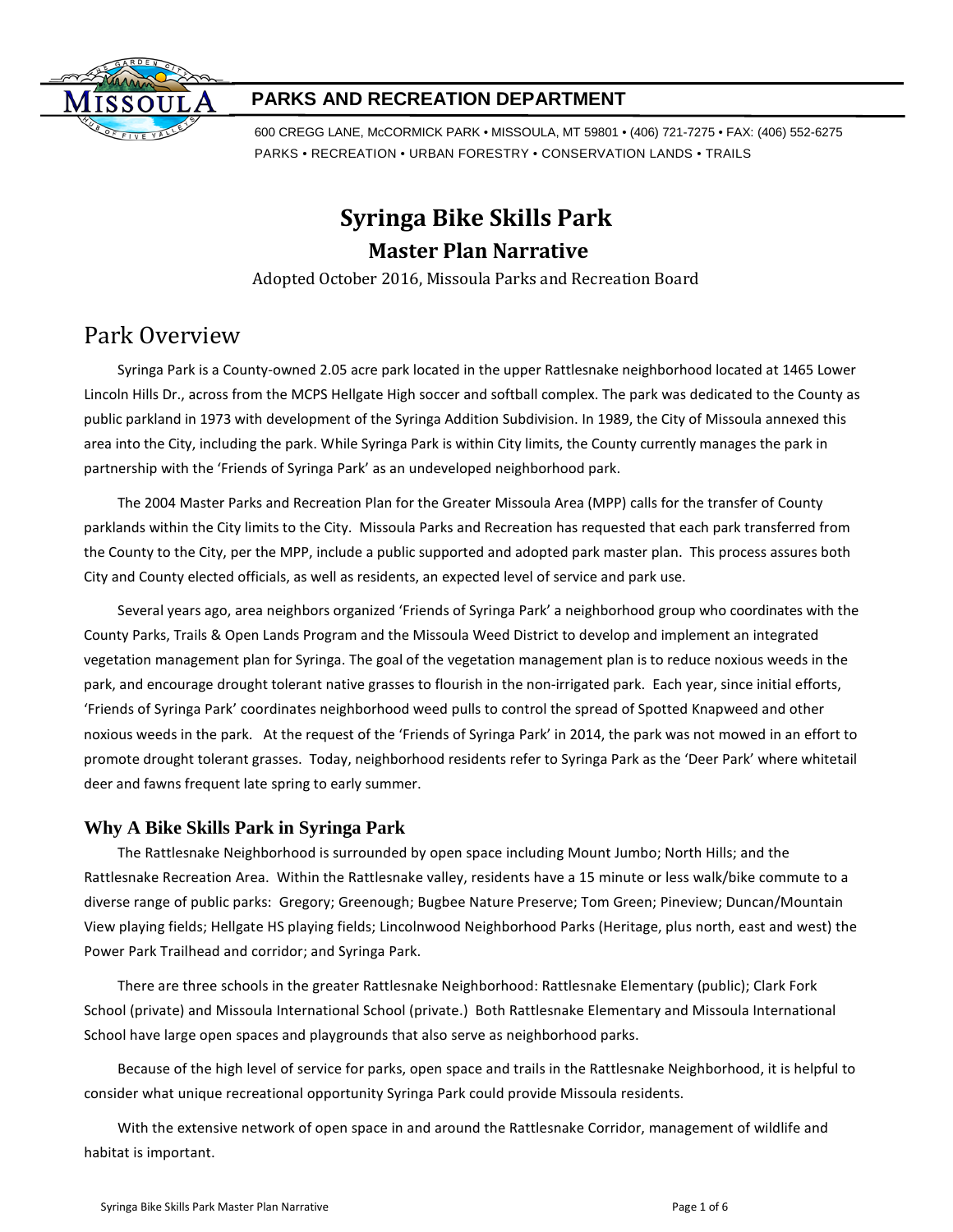Development of Syringa Park as a bike skills park will support ongoing City efforts to remove unauthorized bike parks from Mount Jumbo Open Space. In addition, the unauthorized bike park was previously located within a black bear corridor of significance, identified by Montana Fish, Wildlife and Parks.

# Master Plan Design Process

Through an extensive and transparent public master planning process, several guiding principles and values were identified through a series of public meetings that involved: A core leadership team, local residents, both the upper and lower Rattlesnake neighborhoods, and the "Friends of Syringa Park." The values and principles below guided the planning process.

- Vegetation management plan
	- o Preserve existing native / desirable vegetation
	- o Utilize Class I trees to mitigate view shed obstruction
- A pavilion/shade structure with picnic tables and benches
- No parking in the park
- Utilize existing park entrance for service vehicle access
- Preserve dark skies (minimal lighting is ok for security on tool shed or restroom, lights shall be motion activated)
- A little something for all / progressive bike skill features
- Water / restroom services
- Bike accessibility
- Bike maintenance area
- Dynamic park
- A place for cyclists to have a space of their own
- Low maintenance / sustainable / natural
- Year round use
- Pump track and dirt jumps

## Master Park Plan

A bike skills park is a dedicated recreation area that includes bike trails, jumps and progressive skill features for all ages and skill levels. Generally, a bike park's natural vegetation and terrain is left in place to minimize impacts on the environment and the neighborhood. Citizen interest in bike skill parks has risen substantially in the last decade, and bike parks offer children and adults a fun way to play outside and stay active.

Syringa Park is designed to provide local riders of all ages and skills levels with a dynamic, progressive bike skills park aimed at youth ages 5-17, designed specifically for practicing and developing bike skills in a safe and managed environment. Missoula Parks and Recreation in collaboration with Missoula County Parks, Trails & Open Lands, have been working with the community toward an adopted master plan since November 2015.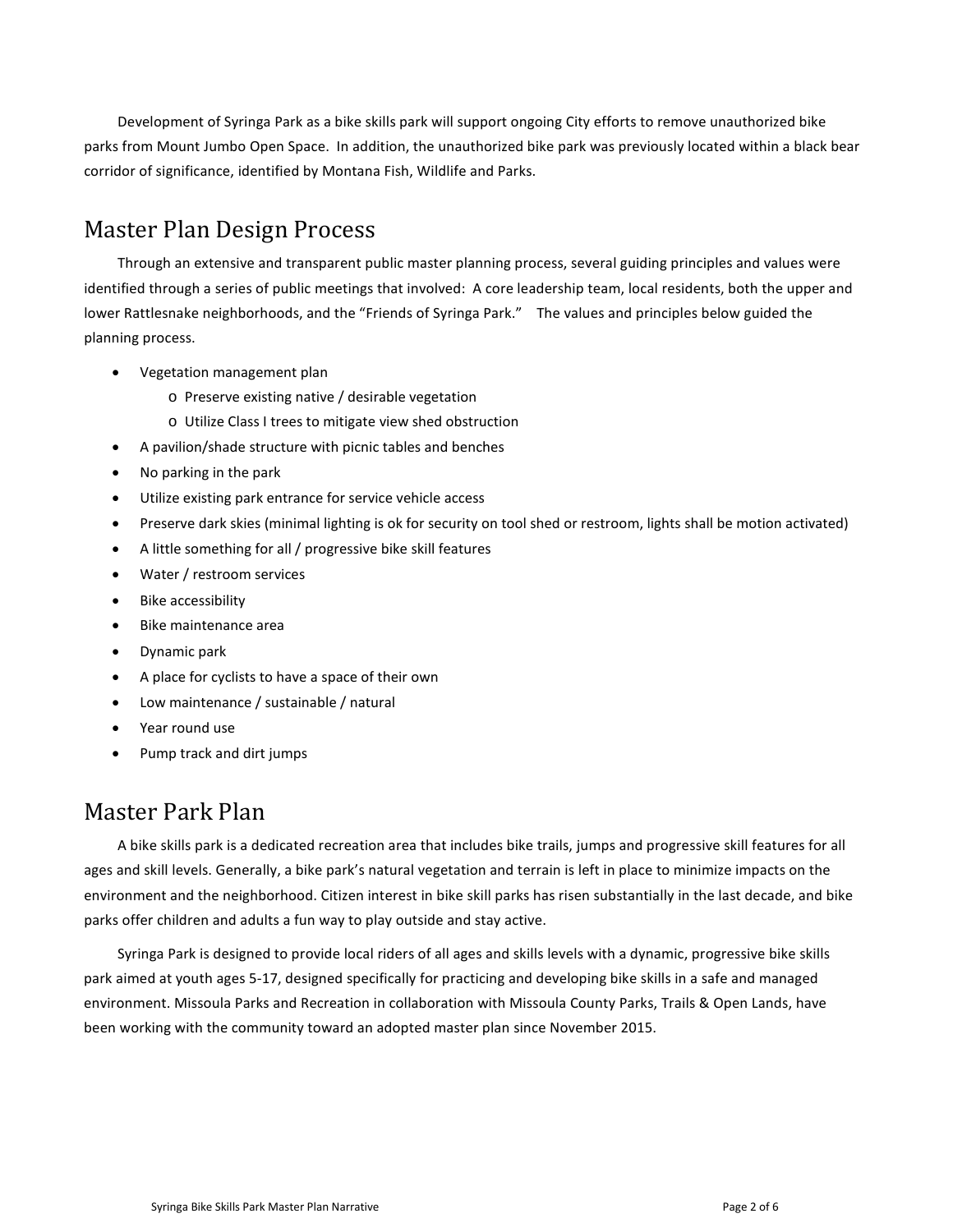An International Mountain Bicycle Association (IMBA) consultant has been involved in the process to help design high-quality bike skills amenities within a neighborhood park setting. IMBA is a leader in bike park development with experience from projects around the world.

To extend bike park longevity and reduce ongoing track maintenance, pre-fabricated concrete jump lips and an engineered track soil cap is recommended in bike park construction. The suggested cap depth is 10"-12". A thicker cap helps retain moisture longer and withstands heavier wear patterns.

#### • **Park Entrance**

Syringa Bike Park will welcome riders and spectators with three access points off the east/west pedestrian path on the south side of Lower Lincoln Hills Drive. The primary park entrance will welcome visitors with a pavilion/shade shelter, drinking fountain, bicycle work station and park signage of rules, maps and safety guidelines. The park entrance/common area is intended to be a comfortable and central gathering space for all park users.

Park signage, mutt-mitt stations and trash receptacles will be placed at park entrances and bike skill features. Picnic tables will be supplied on site under the shade shelter, and be allowed to be moved to best meet user needs.

The park is designed so the easiest features are closest to the main entrance with more challenging features further away. A progressive site layout allows rides to progress through the park, with easy-to-access beginner features and moving outward toward more challenging features.

#### • **Park Restroom Services**

Multiple neighborhood residents have requested information on the feasibility of a shared use agreement with Missoula County Public Schools (MCPS) to use the Hellgate HS playing fields existing restroom across from Syringa Park.

A variety of restroom facilities including flush toilets and eco-friendly style toilets will be considered if the need for an onsite restroom is determined. Probable project costs for a range of restrooms from a vault toilet to a standard flush restroom are:

- o Vault \$35,000
	- For sites with road access, but without running water. Waste is held in an underground vault or tank.
- o Green Flush \$50,000
	- Does not require municipal sewer or water hookups to function. Uses solar power or a traditional power source, internal water source and extreme water conservation techniques to provide a clean, environmentally friendly user experience.
- $\circ$  Standard Flush \$80,000
	- Requires municipal sewer and water hookups.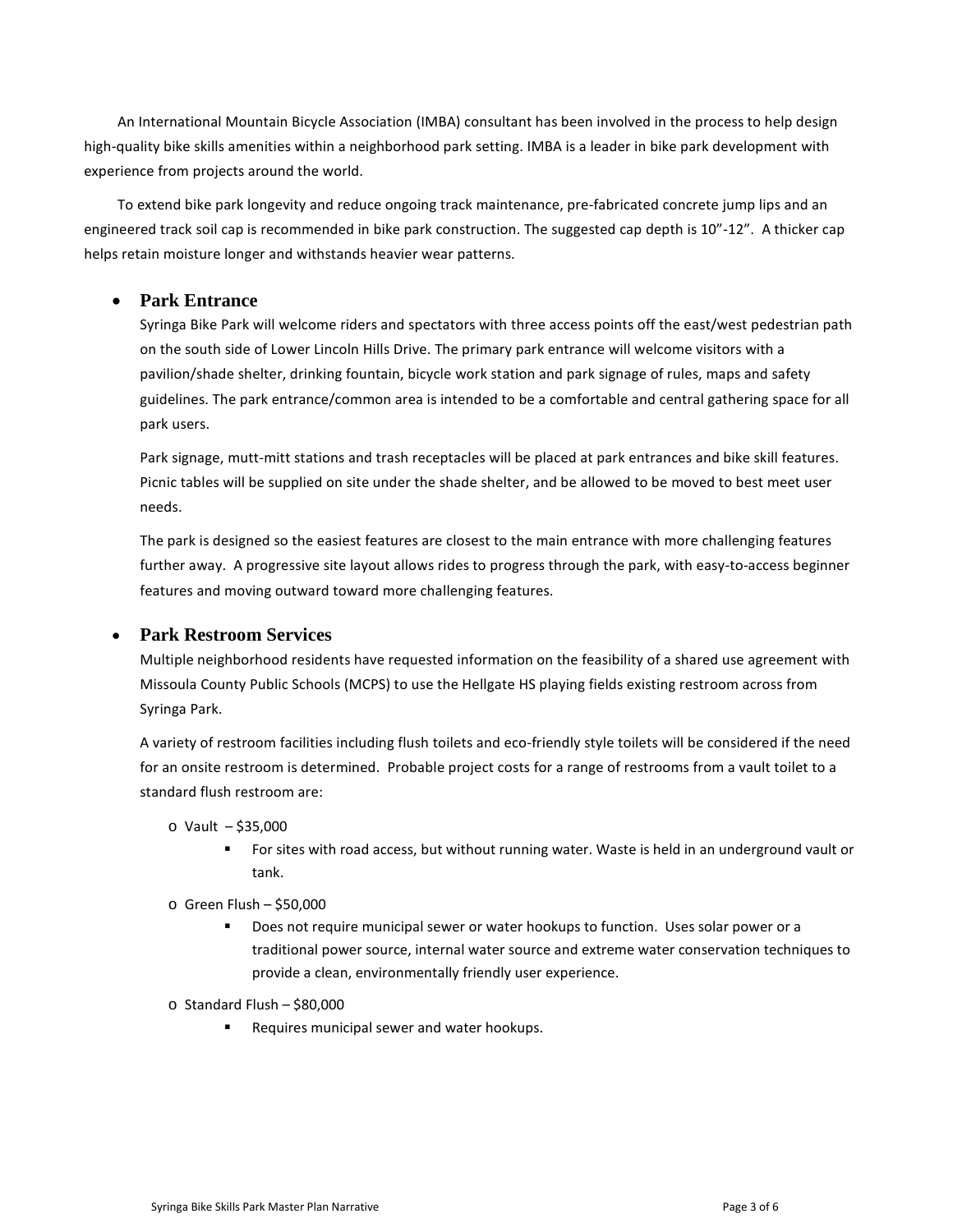At the October 2016 Missoula Parks and Recreation Board meeting, the Board approved to support a flush restroom if sufficient funds were raised for the restroom and installation. The Board directed staff to identify the most sustainable restroom available with the most efficient operating costs.

#### • **Beginner Pump Track**

South of the pavilion/shade shelter is the kids' pump track with clear and open sight lines to supervise children while still being allowed to engage in unstructured imaginative play. A pump track is designed as a continuous loop to allow cyclists of all skill levels to learn and advance their riding skills. Pump tracks are generally directional allowing users to "roll" through the rollers, berms and features. Riding a pump track is a high aerobic activity, learning to use gravity and the efficiency of a bike to get around the track with minimal pedal strokes.

#### • **Advanced Pump Park**

The proposed advanced pump park in the northwest corner is identified as a future project based on need. Park staff recommends the northwest park corner be preserved as a native prairie to best support neighborhood park values and interests. Staff recognizes that Syringa is a neighborhood park and advanced, larger features would best fit in a community or regional park setting.

Staff explored the feasibility of adding an advanced feature to the intermediate pump track. It is not best practice in bike park design to integrate mixed skill levels into one feature.

#### • **Progressive Jump Line**

Park users seeking an opportunity to practice jumping in a low consequence environment will benefit from the progressive jump zone. The jump zone includes beginner to advanced progression-oriented jumps, with a mix of dirt jumps, berms and 'slopestyle features'.

The start hill will be constructed from a 20' x 8' x 8' shipping container with a rooftop deck and rail system to a finish height of ~10' with a 45% drop in slope optimized for generating speed. The shipping container will also serve as a bike maintenance area and storage for park maintenance tools.

The progression jump zone is designed for both mountain bike and BMX riders of all skill levels. The beginner jump line on the south offers opportunities for shorter tabletops that could be jumped or rolled over. The intermediate and advanced jump lines to the north will provide non-linear, varied experiences with berms, tabletops and hip jumps with varied options/routes to enhance user experience.

### • **Combined Single Track Skills Trail and Walking Trail**

The combined single track skills loop and walking trail is a 5' wide shared use perimeter path that is offset 15' from the east, west and southern property boundary. The offset helps insure privacy and security of adjacent property owners. Two feet of the path is dedicated to bike circulation patterns in a clockwise direction, providing a ~1,400' long bike skills loop. An adjacent three foot outer path focused on pedestrian use combined with the northern access path provides a ~1,600' (just over a quarter mile) walking loop for non-bike enthusiasts.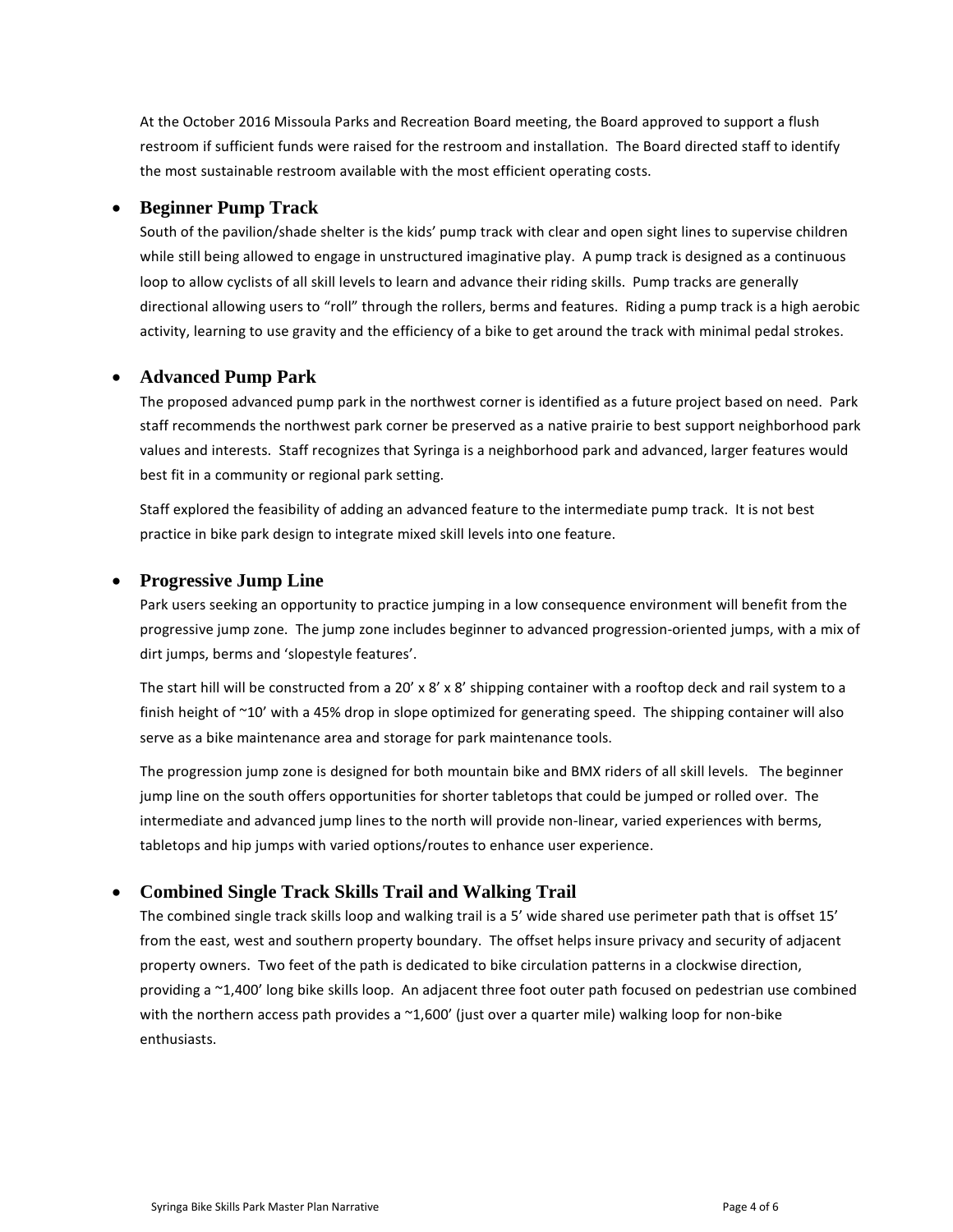Optional lines with prefab features are incorporated along the inside track offering progressive skill development. Proposed bike skill features include rock gardens, rock drops and ladder bridge features that challenge riders to navigate obstacles in the trail by riding over or around them.

### • **Park Perimeter Path**

Park perimeter walking paths are among the top park elements Missoula residents request in their parks. Due to the shallow park depth and proximity to park neighbors, a separate perimeter path is not supported by a majority of park neighbors. In the development of a future perimeter path (proposed centerline identified on the master plan) based on need and community support, the 15' setback shall be utilized for path construction and enhanced park screening. To maintain Crime Prevention Through Environmental Design Principles, vegetation screens are encouraged over privacy fencing on the west, south and east boundaries of the park to preserve natural park surveillance, encouraging park safety.

### • **Park Vegetation and Screening**

Prior to further master plan development and construction, all current residents bordering the park on the west, south and east shall be contacted to determine their preferred level of vegetation screening. Homeowners will be encouraged to participate in field placement of vegetation for screening purposes along their property. It is recommended and encouraged that class I trees be specified within the park and limited in use. No new trees are requested within 30'of the southern property line between the park and private residents to preserve the northern view shed. Class II and class III trees are discouraged for park trees. Homeowners will be encouraged to participate in field placement of all new park trees at the time of installation.

An effort to protect existing park trees during park/trail construction is encouraged. Management of existing and future vegetation in the park will be guided by the Conservation Lands Management plan in conjunction with the City Urban Forester.

#### • **Park Hours**

City Conservation Park hours are from 6:00 a.m. to 11:00 p.m. Several park neighbors have requested a reduction in park hours. Park staff recommends Syringa Park hours be adjusted to  $\frac{1}{2}$  hour before sunrise and  $\frac{1}{2}$ hour after sunset and no later than 10 p.m. For example, June 21, the summer solstice, sunrise is 5:52 a.m. and sunset is 9:34 p.m. Park hours would be 5:22 a.m. to 10:00 p.m.

### • **Additional Considerations**

Syringa Park is located within the bear buffer zone as per municipal code: Chapter 8.28, Garbage and Rubbish. Any garbage bin or recycle bin will need to meet standards for a bear proof trash/recycling container.

A 35 gpm well is identified to supply water and irrigation for the site. Wooded trees and shrubs shall be watered by a drip irrigation system. An east/west mainline is recommended to bisect the park with north/south laterals with quick couplers to provide a water source for track maintenance and park vegetation that is not drip irrigated.

There is one instance of park encroachment by an adjacent property owner that was resolved in October 2016, and field verified by County Parks, Trails & Open Land staff.